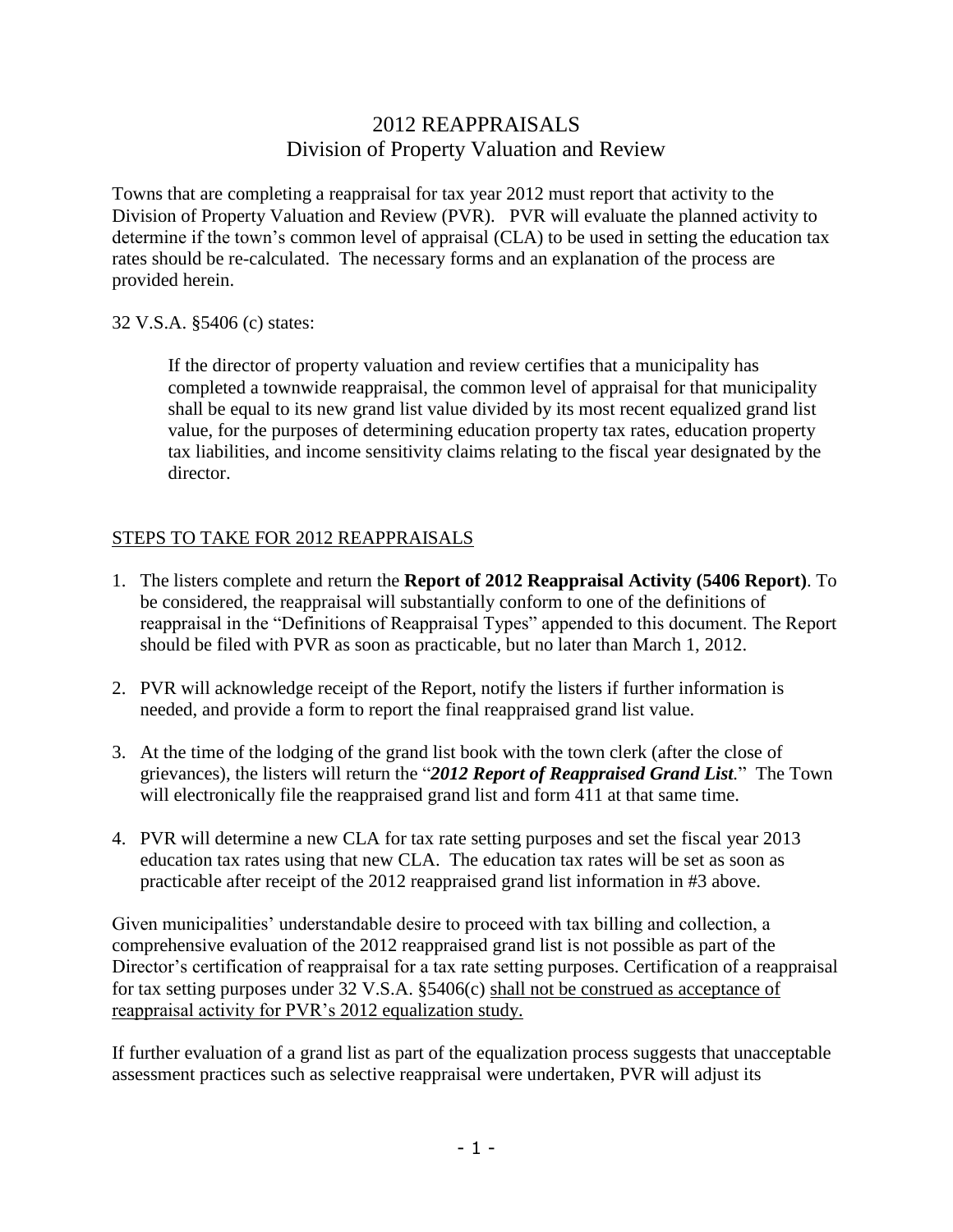equalization procedures to derive the best possible estimate of fair market value and coefficient of dispersion.

## WHAT IS A REAPPRAISAL?

There are four generally accepted reappraisal activities.

- 1. Complete reappraisal
- 2. Rolling reappraisal as defined below, **provided that the rolling reappraisal is completed within a 3-year timeframe.**
- 3. Statistical update
- 4. Partial reappraisal as defined below that results in changes in grand list value to a substantial portion of the parcels in the municipality, and results in a significant change in total grand list value over the prior year's total.

# **DEFINITIONS OF REAPPRAISAL TYPES**

**Complete reappraisal** – revaluation of all town properties including interior property inspections, development of new land and building pricing schedules, adjustments and factors. Goal must be to implement new values for all properties that reflect 100% of fair market value.

- 1) Tax maps are desirable to assure a complete parcel inventory with detailed land area information for each parcel.
- 2) To the greatest degree feasible, all parcels and buildings (95% is desirable) should be fully inspected and measured with documentation on property record cards. The documentation should show date of inspection, person performing the inspection, and all factors and criteria employed to generate the new listed value.
- 3) A sales analysis should be performed to establish land and building mass appraisal factors for property attributes (e.g., land schedule(s), building and land grading factors, depreciation schedule(s), building value base rates, outbuilding values, utility contributory values, etc.). The systematic estimation of value for every property should be performed based upon its attributes relative to these factors. Only through the uniform application of a systematic estimation process is it possible to properly calibrate a mass appraisal valuation model and then derive uniform and defensible grand list values. The non-systematic manipulation of the valuation model to reach the sales price of a recently sold property is a form of sales chasing and is not an acceptable appraisal practice within this definition. The use of the arbitrary adjustment of depreciation and/or quality grades to reach a value that conforms to a sale price is an example of such manipulation.
- 4) There should be sufficient sales to support reliable estimation parameters for land schedules, depreciation etc. If sufficient sales are not available within the municipality, sales from other municipalities with comparable real estate markets, appraisals or an expanded time period should be used to supplement the database. Documentation to support each of these actions should be maintained and be available for review.

**Statistical update** - a revaluation of all town properties but unlike a complete reappraisal does not require onsite property inspections except to confirm validity of data for a sample of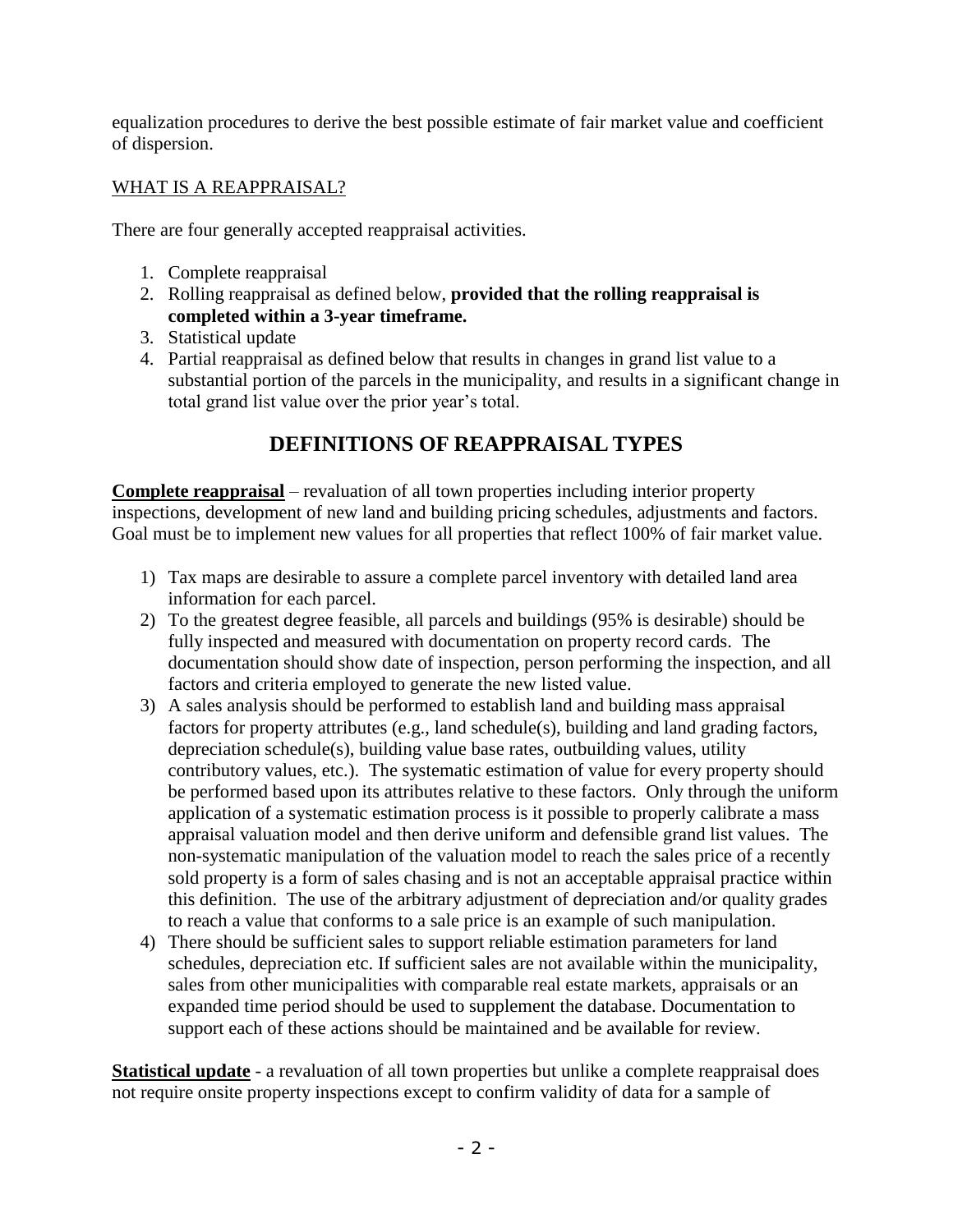properties. Goal must be to implement new values for all properties to reflect **100%** of fair market value. If building permits are not required in your municipality and there is no program of systematic re-inspection of all property, this **is likely not an acceptable method** of establishing equitable values as any inequities that currently exist within the grand list may be magnified using a statistical update. If a statistical update is being done, a copy of the data quality study conducted prior to the update must be included with the notice to PVR.

- 1) Tax maps are desirable as with complete reappraisals.
- 2) Completion and documentation of an initial data quality study is done to establish that the quality of the existing physical data currently on file is acceptable.
	- a) Select a random, representative sample of 2 to 5% of all properties. The size of the sample is dependent on: size of the community, location mix (i.e., number of neighborhoods) in the community, age and style of the properties, number of years since the last date when all properties within the municipality were inspected and the nature of data maintenance programs used. The sampling process should be sufficient to ensure that existing property data is accurate concerning each significant type of property and neighborhood within the municipality. In other words, in cases where there has not been a systematic inspection of all properties for several years, where you have a heterogeneous mix of properties or a large number of defined neighborhoods, you need to review a greater number of properties in order to determine the degree of accuracy of your existing data.
	- b) For each sample parcel subject to review and after it has been inspected (including an interior inspection), you should correct any errors in the data and rerun the value for that property using your unmodified mass appraisal model from the last reappraisal. The original value is compared with the value that would have been in effect had more accurate data been available. You should then look at the level of discrepancy in values (old versus new). If the average level of discrepancy for any significant property type is large (say, in excess of 10%), then you need to evaluate whether there is sufficient integrity in the existing data to support a reappraisal based on a statistical update. In other words, if after correcting for data errors, the new values are on average significantly different from existing grand list values, then it is time to consider doing a complete reappraisal including inspections of all properties.
- 3) Sales analysis and mass appraisal guidelines are the same as for a complete reappraisal (see #3 and #4 above under Complete Reappraisal).
- 4) Under most circumstances, a statistical update should only be done once. This is due to the likelihood of significant property changes that are inevitable over time. An exception to this would be if your municipality has an ongoing system of periodic re-inspections covering all properties.

**Partial reappraisals** -a reappraisal activity that by design is targeted to either less than all properties in a town or adjustments to a limited number of factors that will result in a change of value but will generally not result in bringing the entire municipality to 100% market value. The goal of a partial reappraisal is to improve the appraisal equity among specific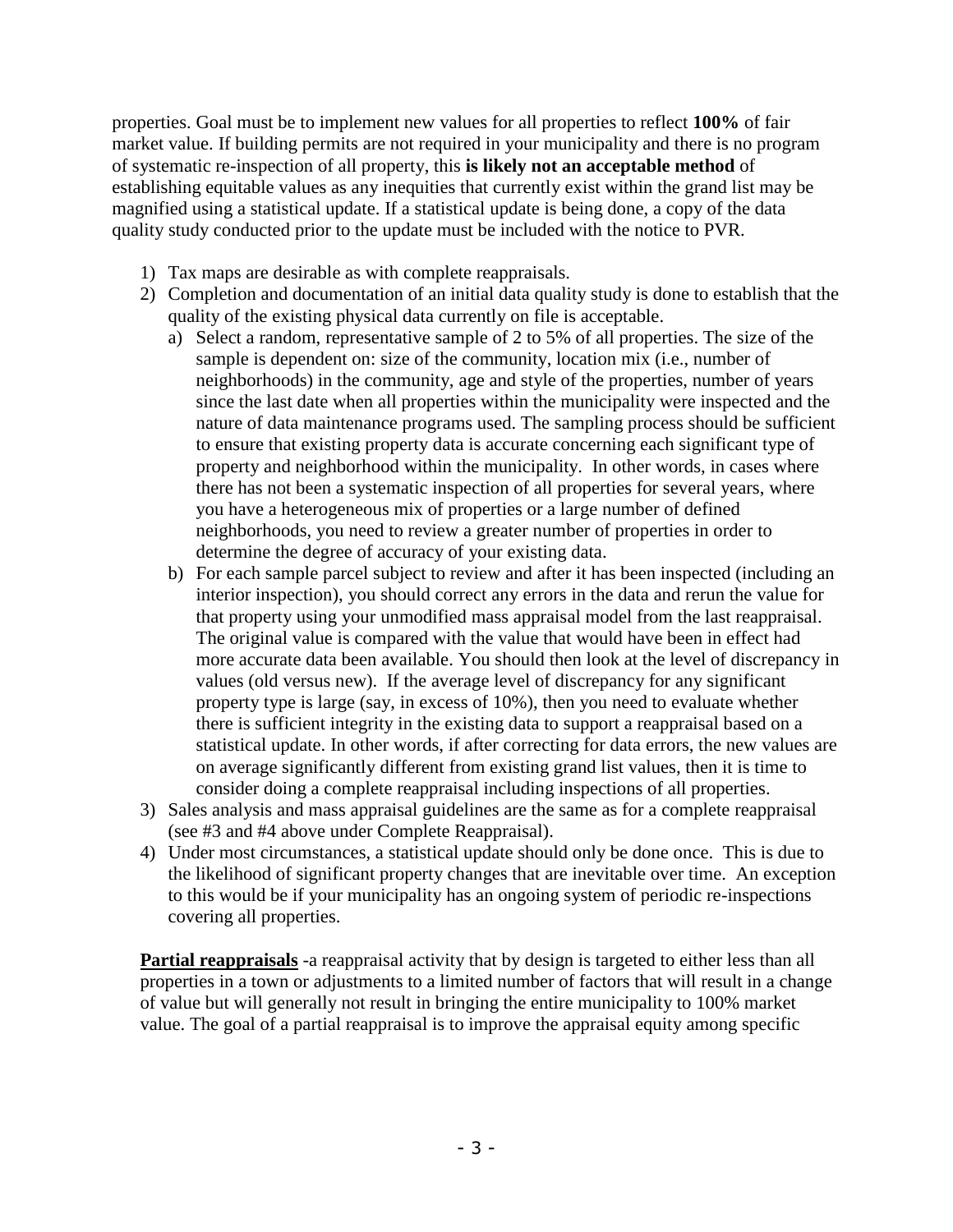categories/types/neighborhoods of property within a town by bringing them to approximately the same level of appraisal as the rest of properties in that town.

- 1) Common types of partial reappraisals include land revaluation (which generally should only be done within five years of the last complete reappraisal); time and location adjustments to improvements or selective revaluation of identified categories of properties based on types and/or geographic areas (i.e., neighborhoods).
- 2) The extent of the revaluation activity is a characteristic that differentiates a partial reappraisal from routine grand list maintenance. Generally, to be considered a partial reappraisal, the revaluation activity should impact on a significant percentage of grand list properties (say, 20 percent or more), or all parcels in a property category (i.e., R1, MHU, Other, etc.), geographic area, or property type.
- 3) The following guidelines should be considered when doing a partial reappraisal.
	- a) The grand list should undergo a sales analysis. The analysis should show that the level of appraisal of a portion of the grand list varies from other properties in the municipality in such a manner that adjustment is necessary to ensure that all properties are appraised at approximately the same level of appraisal. In making a determination that there is sufficient disparity in appraisal level to warrant reappraising a segment of the grand list, there should be sufficient sales to reliably identify the extent of disparity in level of appraisal. In the absence of statistical measurement, evidence from large samples – say 20 or more sales - may be adequate to justify a partial reappraisal. The actual number of sales necessary is relative to the number of properties being evaluated and the variability in listed value to sale price ratios for the identified property type. For example, if you have 20 unlanded mobile home properties, a small number of sales may be sufficient assuming the sales analysis demonstrates a reasonably consistent level of appraisal.
	- b) Guidelines for a complete reappraisal relating to inspection and measurement, sales analysis and parameter estimation also apply to the property subset being adjusted through a partial reappraisal. At a minimum, all sale properties to be used in the sales analysis are inspected and measured.
	- c) Properties in the subset should be valued at fair market value, **and then adjusted to the level of appraisal of the portion of the jurisdiction that has not been reappraised.** The level of appraisal for the non-reappraised portion of the grand list should be independently determined from a sufficiently large sales sample. Generally, the use of the townwide CLA from PVR's equalization study is incorrect, as it would include older sales, and it would reflect all sales including those in the subset of property subject to reappraisal.
	- d) The practice of annually adjusting some or all listed values of sale properties and only sale properties to a value at or nearer the sale prices is known as **"sales chasing"** and does not constitute a partial reappraisal. Furthermore, it is not an acceptable appraisal practice.

**"Rolling" Reappraisal** (Cyclical Reappraisal) – a type of complete reappraisal. What differentiates a rolling reappraisal from a complete reappraisal is that it is conducted and implemented over more than one year.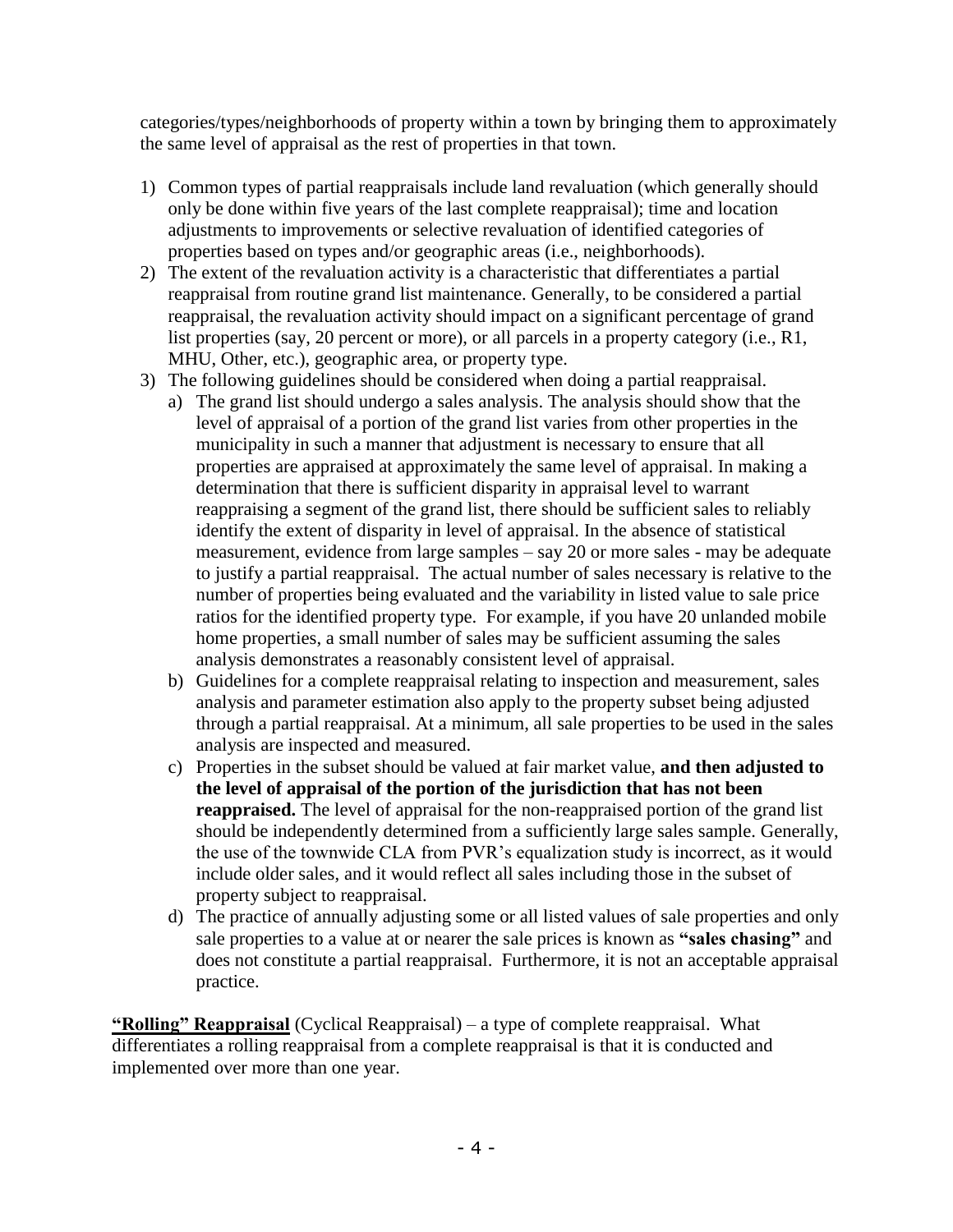- 1. All of the elements of a complete reappraisal should be adhered to in conducting a rolling reappraisal including sales analysis and mass appraisal guidelines (see #3 and #4 above under Complete Reappraisal). The mass appraisal factors established for the first year of the reappraisal should be used consistently for each intermediate year of the reappraisal. As part of the preparation for conducting a rolling reappraisal, there should be a **preestablished** plan laying out the time period of the overall reappraisal and the properties subject to revaluation in each of the years.
- 2. Generally the time period for conducting a rolling reappraisal should not exceed 3 years (plans for a rolling reappraisal over more than a three-year period are not accepted for updated CLA's for tax rate setting purposes). Depending on market conditions, a rolling reappraisal can be conducted over a longer timeframe but it is preferable to complete the cycle in as few years as possible as it becomes more difficult to maintain equity across appraisal values as the number of years in the cycle increases. This is particularly the case if market conditions at the time of the rolling reappraisal display significant appreciation or depreciation in values. This is due to the staggered schedule for inspections and a changing townwide level of assessment over the period of reappraisal.
- 3. In any year of the reappraisal, the revalued properties should be valued at fair market value, **and then adjusted to the level of appraisal of the portion of the jurisdiction that was not subject to the revaluation (see also under Partial Reappraisal #3 (c)).**
- 4. Under most circumstances, it is likely that a new sales analysis will be necessary in the last year of the rolling reappraisal. The analysis will indicate the need for adjustments to the mass appraisal factors used throughout the reappraisal in order to achieve a 100 percent fair market value standard. In the last year of the cycle and after the necessary adjustments to mass appraisal factors, all properties are then brought to full market value.
- **Grand list general maintenance** limited revaluation activity on individual parcels intended to reflect changes not covered by the above definitions. This generally involves a relatively small number of value changes limited to properties with physical changes, revaluation of sub-division (and combination) of land and name and address changes due to transfers. Grand list maintenance does not constitute a revaluation activity subject to 32 V.S.A. 5406(c) certification.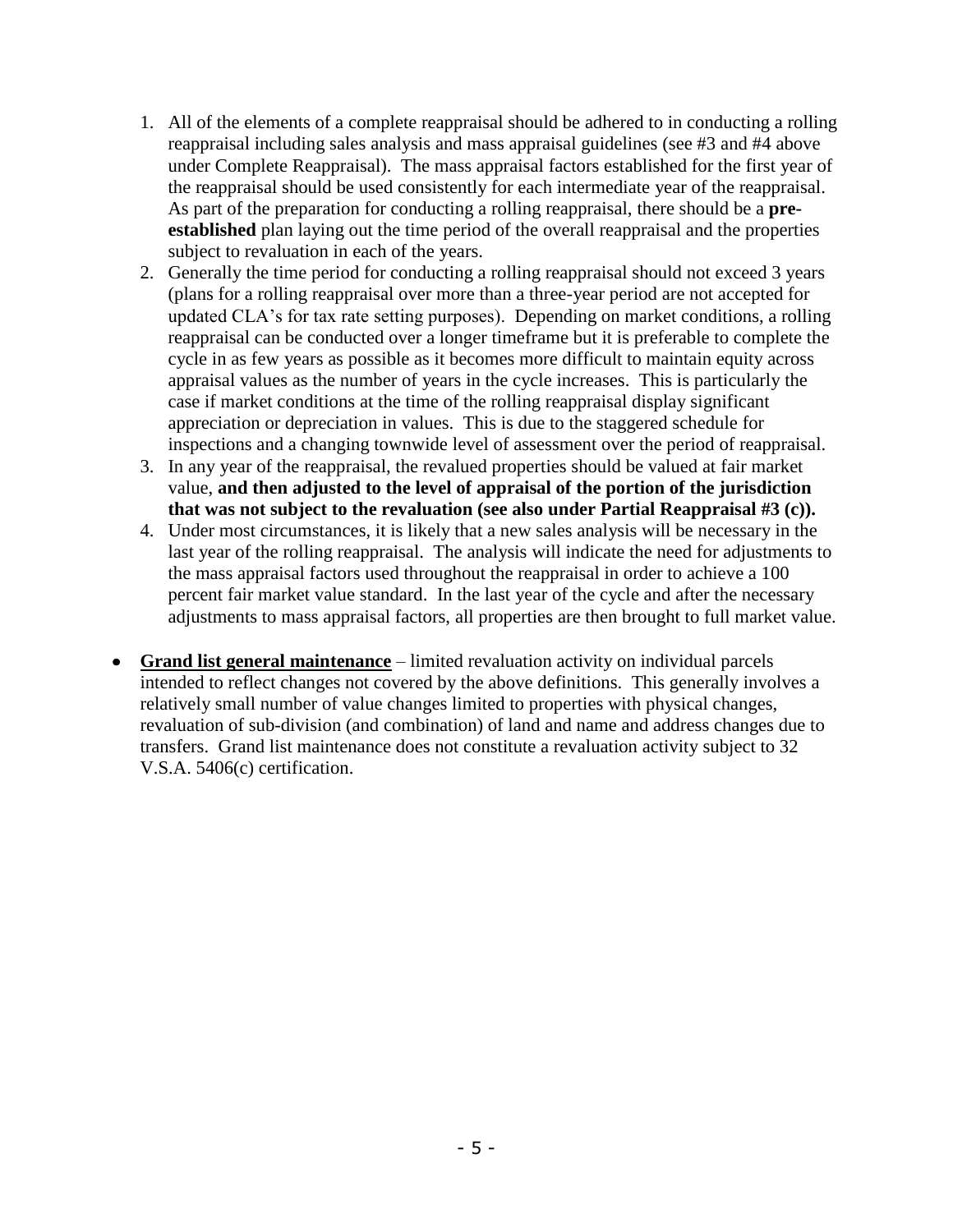## **Report of 2012 Reappraisal Activity**

The Town/City of \_\_\_\_\_\_\_\_\_\_\_\_\_\_\_\_\_\_\_\_\_\_\_\_\_\_\_\_\_\_\_\_\_\_\_\_\_\_\_\_\_ hereby notifies the Director of Property Valuation and Review that a reappraisal is underway. It will be completed for tax year 2012.

#### **General Information**

- A. Number of Taxable Parcels of Real Property in Town/City \_\_\_\_\_\_\_\_\_\_
- B. Year of Last Complete Reappraisal
- C. Last Reappraisal Done by:

| In-House (listers or assessor) |  |
|--------------------------------|--|
| <b>Contractor Name</b>         |  |
| Other (explain)                |  |

Please indicate what CAMA system was utilized in the last complete reappraisal.

| State's CAMA 2000<br>Other (specify)                                                                                                                                                                         |                    |                                                                                                                                                                                                                                |
|--------------------------------------------------------------------------------------------------------------------------------------------------------------------------------------------------------------|--------------------|--------------------------------------------------------------------------------------------------------------------------------------------------------------------------------------------------------------------------------|
| None (no CAMA)                                                                                                                                                                                               |                    |                                                                                                                                                                                                                                |
| D. Does your town have property maps (tax maps)?                                                                                                                                                             |                    | $No$ <sub>____</sub>                                                                                                                                                                                                           |
| If yes, are they updated annually?                                                                                                                                                                           |                    | No no                                                                                                                                                                                                                          |
| Who maintains the maps?                                                                                                                                                                                      |                    |                                                                                                                                                                                                                                |
| E. CLA from equalization study certified January 1, 2012 was __________ %<br>F. COD from equalization study certified January 1, 2012 was _________ %<br>G. Does your town send sales verification forms to: |                    |                                                                                                                                                                                                                                |
|                                                                                                                                                                                                              | Sellers? Yes       | $No$ <sub>____</sub>                                                                                                                                                                                                           |
|                                                                                                                                                                                                              | Buyers? Yes ______ | No the set of the set of the set of the set of the set of the set of the set of the set of the set of the set of the set of the set of the set of the set of the set of the set of the set of the set of the set of the set of |
| H. Are building permits required in your town?                                                                                                                                                               |                    | No the set of $\sim$                                                                                                                                                                                                           |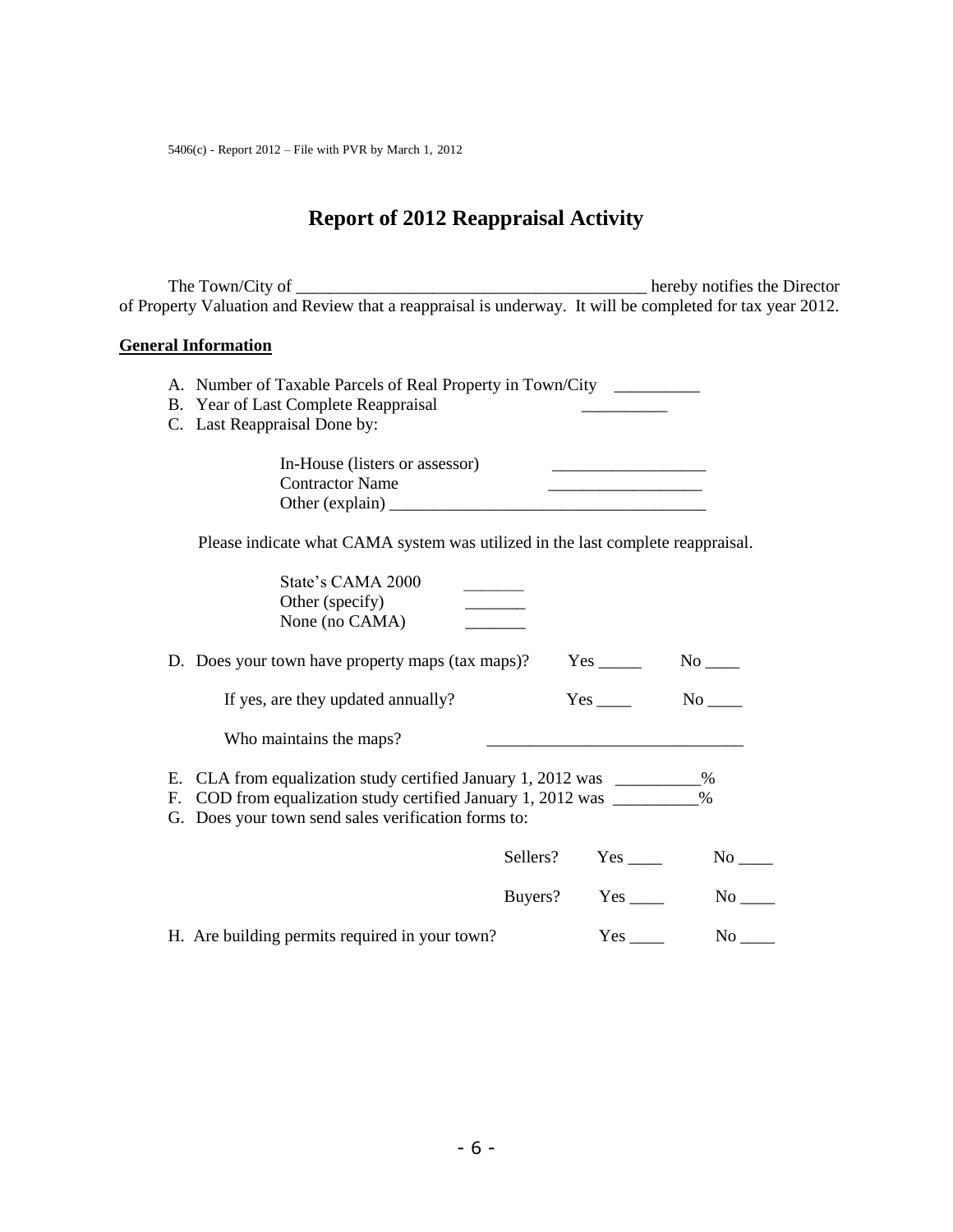I. Since your last complete reappraisal has your town had in place a method of systematic reinspection of all properties?

 $Yes \_\_\_\_$  No  $\_\_\_\_\$ 

 If yes, please briefly explain how it works. That is, how do you decide what properties are inspected each year? Is a certain percentage of the town re-inspected yearly or are certain classes or neighborhoods chosen? Is it those properties subject to building permits? Use attachment if necessary.

J. Which of the following describes the reappraisal activity underway? Check one.

| Complete Reappraisal                       | (please complete K below)      |
|--------------------------------------------|--------------------------------|
| Rolling Reappraisal (Cyclical Reappraisal) | (please complete K and L)      |
| <b>Statistical Update</b>                  | (please complete $K$ and $M$ ) |
| Partial Reappraisal                        | (please complete K and N)      |

K. Who is conducting the reappraisal?

Listers/Assessor \_\_\_\_\_\_\_\_\_ Contractor \_\_\_\_\_\_\_

P**lease provide the following information on the board of listers**:

|                                                 | Courses Completed, |
|-------------------------------------------------|--------------------|
| (e.g. PVR Course II – Market Approach to Value) |                    |
|                                                 |                    |
|                                                 |                    |
|                                                 |                    |
|                                                 | Courses Completed: |
|                                                 |                    |
|                                                 |                    |
|                                                 |                    |
|                                                 | Courses Completed: |
|                                                 |                    |
|                                                 |                    |
|                                                 |                    |
|                                                 |                    |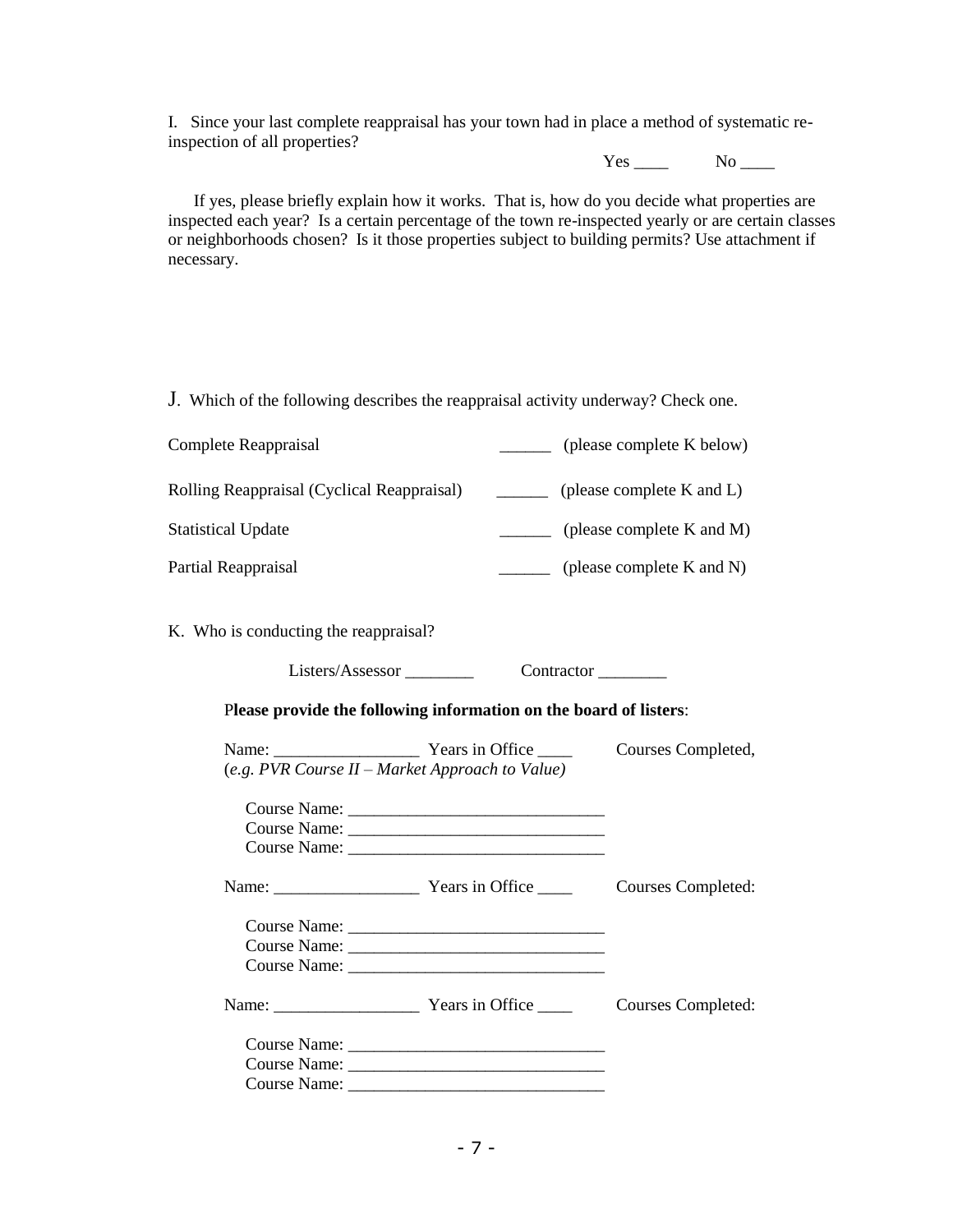#### **If contractor has been retained, please complete the following**:

Project Supervisor assigned by firm: \_\_\_\_\_\_\_\_\_\_\_\_\_\_\_\_\_\_\_\_\_\_\_\_

Please **provide a copy** of the reappraisal contract.

Contract enclosed \_\_\_\_\_\_\_\_ Contract sent previously \_\_\_\_\_\_\_\_\_

L. If you checked "Rolling Reappraisal" please complete the following. Note that to be considered for updated CLA, such a reappraisal must be completed within 3 years.

Indicate the reappraisal activity to be completed in each year. Specify which properties are affected. This must be by property type or geographic area or other distinct population of parcels.

| Year |  |
|------|--|
| Year |  |
| Year |  |

Please check the one that best describes your method.

| 1. Correcting most inequitable first    |  |
|-----------------------------------------|--|
| 2. Split up geographically              |  |
| 3. Split up by category                 |  |
| 4. Reappraise sale properties each year |  |
| 5. Other (explain below)                |  |

How did you determine which properties were to be reappraised in each year? Use attachment if necessary. What we are looking for is your reasoning for choosing the classes or neighborhoods chosen. We are trying to answer such questions as: "Did you have evidence of a specific disparity that the reassessment is aimed at correcting?" "Was a particular neighborhood chosen in year one because you had evidence that its level of assessment was considerably less than the balance of the town?" "Did you split the town up geographically or by category and plan to reappraise one third each year?"

The goal in each year must be to bring the value of changed properties into line with those of properties whose assessments go unchanged.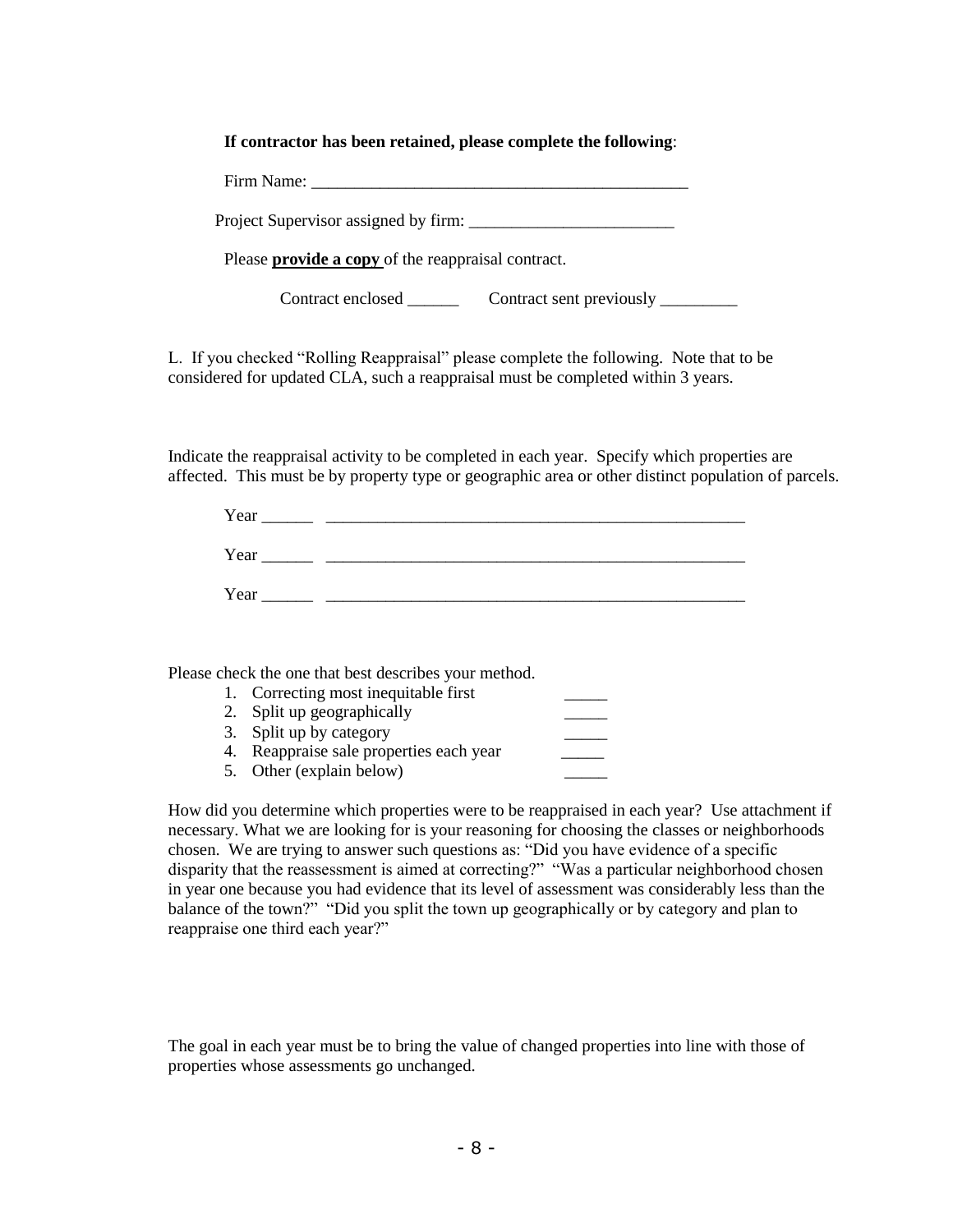M. If you checked "Statistical Update" please complete the following.

Please attach a copy of results of the data quality study done prior to update. Also, briefly explain the method of systematic re-inspection put in place following your last complete reappraisal. We are trying to ascertain how you decided what properties were inspected each year. Was a certain percentage of the town re-inspected yearly or were certain classes or neighborhoods chosen? Was it only those properties subject to building permits? Use attachment if necessary.

N. If you checked "Partial Reappraisal" please complete the following. A total change of less than 20% over the prior year must be accompanied by detailed reasons for the necessity of the changes being made.

Was a data quality study conducted to establish that your existing property description data is complete and accurate?

Yes No

If no, it is unlikely a partial reappraisal is acceptable. Without assurance of data quality, there is no evidence that a partial reappraisal will not result in increasing inequities.

If yes, attach a listing of the properties upon which this study was completed and a report of actions taken as a result of that study.

Indicate what tables, factors and schedules will be updated.

| Cost tables                  |  |
|------------------------------|--|
| Land Schedule(s)             |  |
| <b>Adjustments Table</b>     |  |
| <b>Depreciation Schedule</b> |  |
| Other (explain)              |  |

The goal must be to adjust the tables and schedules so the updated grand list has all properties appraised at the same level of assessment (LOA).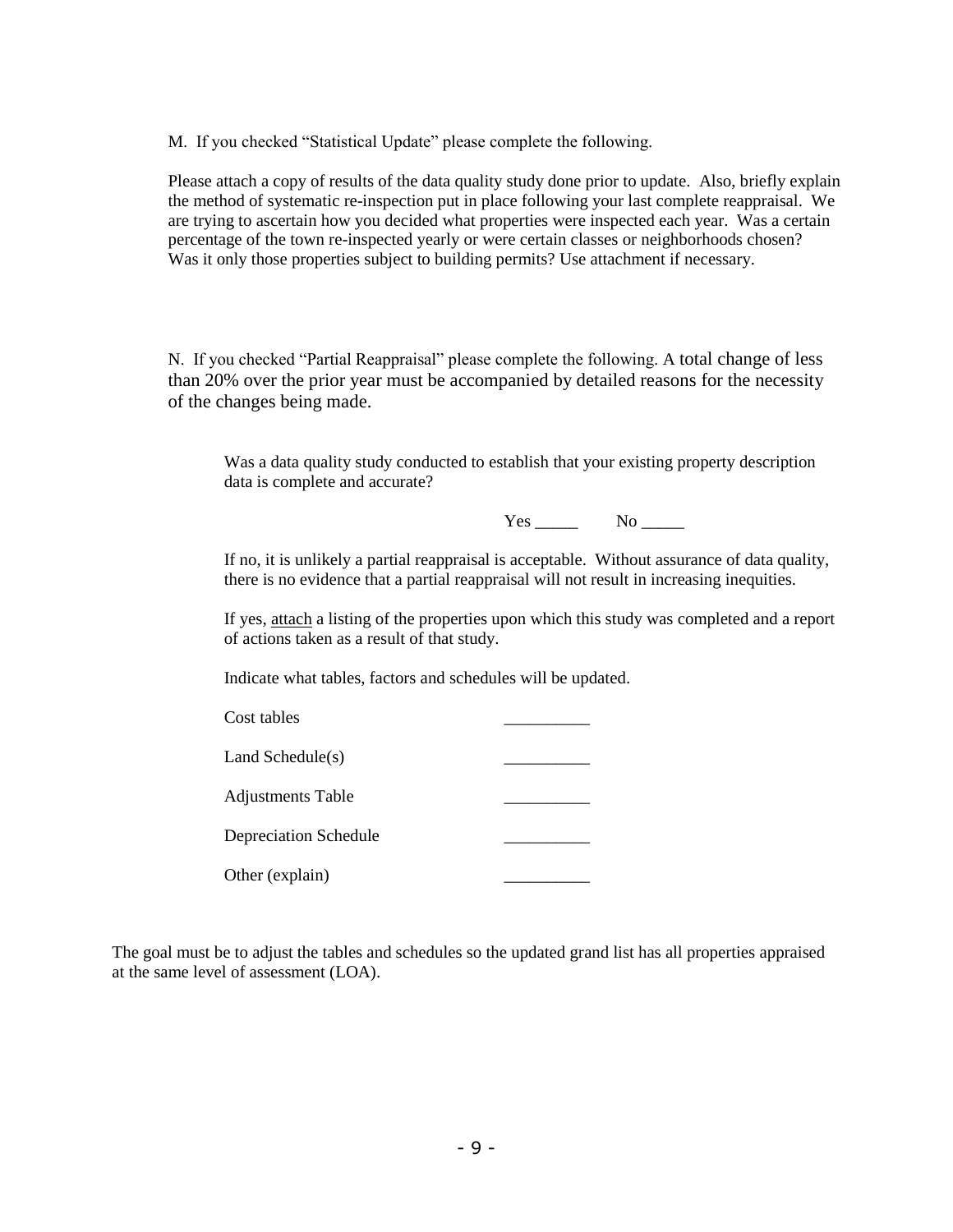Indicate the class or classes of property and/or neighborhood(s) that are subject to the reassessment and the level of assessment (LOA) that is being sought. For instance, you may be reappraising lakeshore property because you have evidence that the LOA on lakeshore property is 60% and all other properties in town have an LOA of 95%. In that example you would indicate:

| Class/Neighborhood | Present LOA       | Target LOA 2012 |
|--------------------|-------------------|-----------------|
| Example: Lakeshore | 60%               | 95%             |
| Class/Neighborhood | Present LOA       | Target LOA 2011 |
|                    |                   |                 |
| 2.                 |                   |                 |
|                    |                   |                 |
|                    | _________________ |                 |

The goal of a partial reappraisal is to bring the values of changed properties into line with the properties that go unchanged. The resulting levels of assessment should be very similar regardless of property class or location.

O. Provide any other information you feel would be helpful in explaining your reappraisal activity.

We have completed the foregoing and will provide further documentation upon request.

\_\_\_\_\_\_\_\_\_\_\_\_\_\_\_\_\_\_\_\_\_\_\_\_\_\_\_\_\_\_\_\_\_\_\_\_\_\_\_\_\_\_\_\_\_\_\_\_\_\_\_\_\_\_\_\_\_\_\_\_\_\_\_\_\_\_\_\_\_\_\_\_\_\_\_\_\_\_

Board of Listers:

Date: \_\_\_\_\_\_\_\_\_\_\_\_\_\_\_\_\_\_\_\_\_\_\_\_\_\_\_\_

\_\_\_\_\_\_\_\_\_\_\_\_\_\_\_\_\_\_\_\_\_\_\_\_\_\_\_\_

 $\frac{1}{\sqrt{2}}$  ,  $\frac{1}{\sqrt{2}}$  ,  $\frac{1}{\sqrt{2}}$  ,  $\frac{1}{\sqrt{2}}$  ,  $\frac{1}{\sqrt{2}}$  ,  $\frac{1}{\sqrt{2}}$  ,  $\frac{1}{\sqrt{2}}$  ,  $\frac{1}{\sqrt{2}}$  ,  $\frac{1}{\sqrt{2}}$  ,  $\frac{1}{\sqrt{2}}$  ,  $\frac{1}{\sqrt{2}}$  ,  $\frac{1}{\sqrt{2}}$  ,  $\frac{1}{\sqrt{2}}$  ,  $\frac{1}{\sqrt{2}}$  ,  $\frac{1}{\sqrt{2}}$